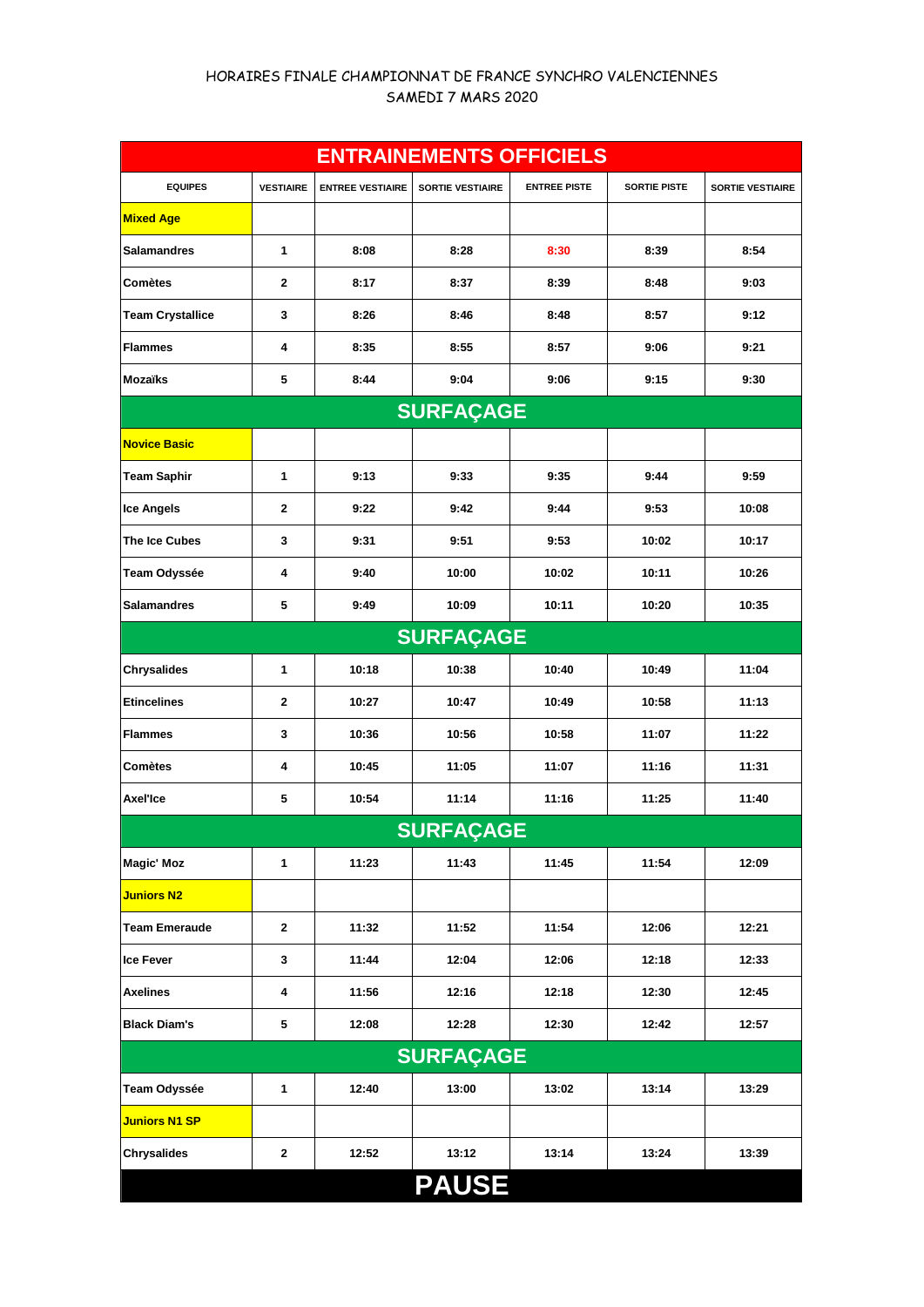## HORAIRES FINALE CHAMPIONNAT DE FRANCE SYNCHRO VALENCIENNES SAMEDI 7 MARS 2020

| <b>HORAIRES COMPETITION</b> |                      |                         |                         |                     |                     |                         |  |  |
|-----------------------------|----------------------|-------------------------|-------------------------|---------------------|---------------------|-------------------------|--|--|
| <b>EQUIPES</b>              | <b>VESTIAIRE</b>     | <b>ENTREE VESTIAIRE</b> | <b>SORTIE VESTIAIRE</b> | <b>ENTREE PISTE</b> | <b>SORTIE PISTE</b> | <b>SORTIE VESTIAIRE</b> |  |  |
| <b>Mixed Age</b>            |                      |                         |                         |                     |                     |                         |  |  |
| <b>Salamandres</b>          | 1                    | 14:38                   | 14:58                   | 15:00               | 15:06               | 15:21                   |  |  |
| <b>Comètes</b>              | 2                    | 14:44                   | 15:04                   | 15:06               | 15:12               | 15:27                   |  |  |
| <b>Team Crystallice</b>     | 3                    | 14:50                   | 15:10                   | 15:12               | 15:18               | 15:33                   |  |  |
| <b>Flammes</b>              | 4                    | 14:56                   | 15:16                   | 15:18               | 15:24               | 15:39                   |  |  |
| <b>Mozaïks</b>              | 5                    | 15:02                   | 15:22                   | 15:24               | 15:30               | 15:45                   |  |  |
|                             |                      |                         | <b>SURFAÇAGE</b>        |                     |                     |                         |  |  |
| <b>Novice Basic</b>         |                      |                         |                         |                     |                     |                         |  |  |
| <b>Team Saphir</b>          | 1                    | 15:28                   | 15:48                   | 15:50               | 15:56               | 16:11                   |  |  |
| <b>Ice Angels</b>           | $\mathbf{2}$         | 15:34                   | 15:54                   | 15:56               | 16:02               | 16:17                   |  |  |
| The Ice Cubes               | 3                    | 15:40                   | 16:00                   | 16:02               | 16:08               | 16:23                   |  |  |
| Team Odyssée                | 4                    | 15:46                   | 16:06                   | 16:08               | 16:14               | 16:29                   |  |  |
| <b>Salamandres</b>          | 5                    | 15:52                   | 16:12                   | 16:14               | 16:20               | 16:35                   |  |  |
|                             |                      |                         | <b>SURFAÇAGE</b>        |                     |                     |                         |  |  |
| <b>Chrysalides</b>          | $\mathbf{1}$         | 16:18                   | 16:38                   | 16:40               | 16:46               | 17:01                   |  |  |
| <b>Etincelines</b>          | 2                    | 16:24                   | 16:44                   | 16:46               | 16:52               | 17:07                   |  |  |
| <b>Flammes</b>              | 3                    | 16:30                   | 16:50                   | 16:52               | 16:58               | 17:13                   |  |  |
| <b>Comètes</b>              | 4                    | 16:36                   | 16:56                   | 16:58               | 17:04               | 17:19                   |  |  |
| Axel'Ice                    | 5                    | 16:42                   | 17:02                   | 17:04               | 17:10               | 17:25                   |  |  |
| <b>SURFAÇAGE</b>            |                      |                         |                         |                     |                     |                         |  |  |
| <b>Magic' Moz</b>           | 1                    | 17:08                   | 17:28                   | 17:30               | 17:36               | 17:51                   |  |  |
| <b>Juniors N2</b>           |                      |                         |                         |                     |                     |                         |  |  |
| <b>Team Emeraude</b>        | $\mathbf{2}$         | 17:14                   | 17:34                   | 17:36               | 17:43               | 17:58                   |  |  |
| <b>Ice Fever</b>            | 3                    | 17:21                   | 17:41                   | 17:43               | 17:50               | 18:05                   |  |  |
| <b>Axelines</b>             | 4                    | 17:28                   | 17:48                   | 17:50               | 17:57               | 18:12                   |  |  |
| <b>Black Diam's</b>         | 5                    | 17:35                   | 17:55                   | 17:57               | 18:04               | 18:19                   |  |  |
| <b>SURFAÇAGE</b>            |                      |                         |                         |                     |                     |                         |  |  |
| Team Odyssée                | 1                    | 18:02                   | 18:22                   | 18:24               | 18:31               | 18:46                   |  |  |
| <b>Juniors N1 SP</b>        | <b>DEMONSTRATION</b> |                         |                         |                     |                     |                         |  |  |
| <b>Chrysalides</b>          | $\mathbf{2}$         | 18:09                   | 18:29                   | 18:31               | 18:36               | 18:51                   |  |  |
| <b>PODIUM: 18 H 45</b>      |                      |                         |                         |                     |                     |                         |  |  |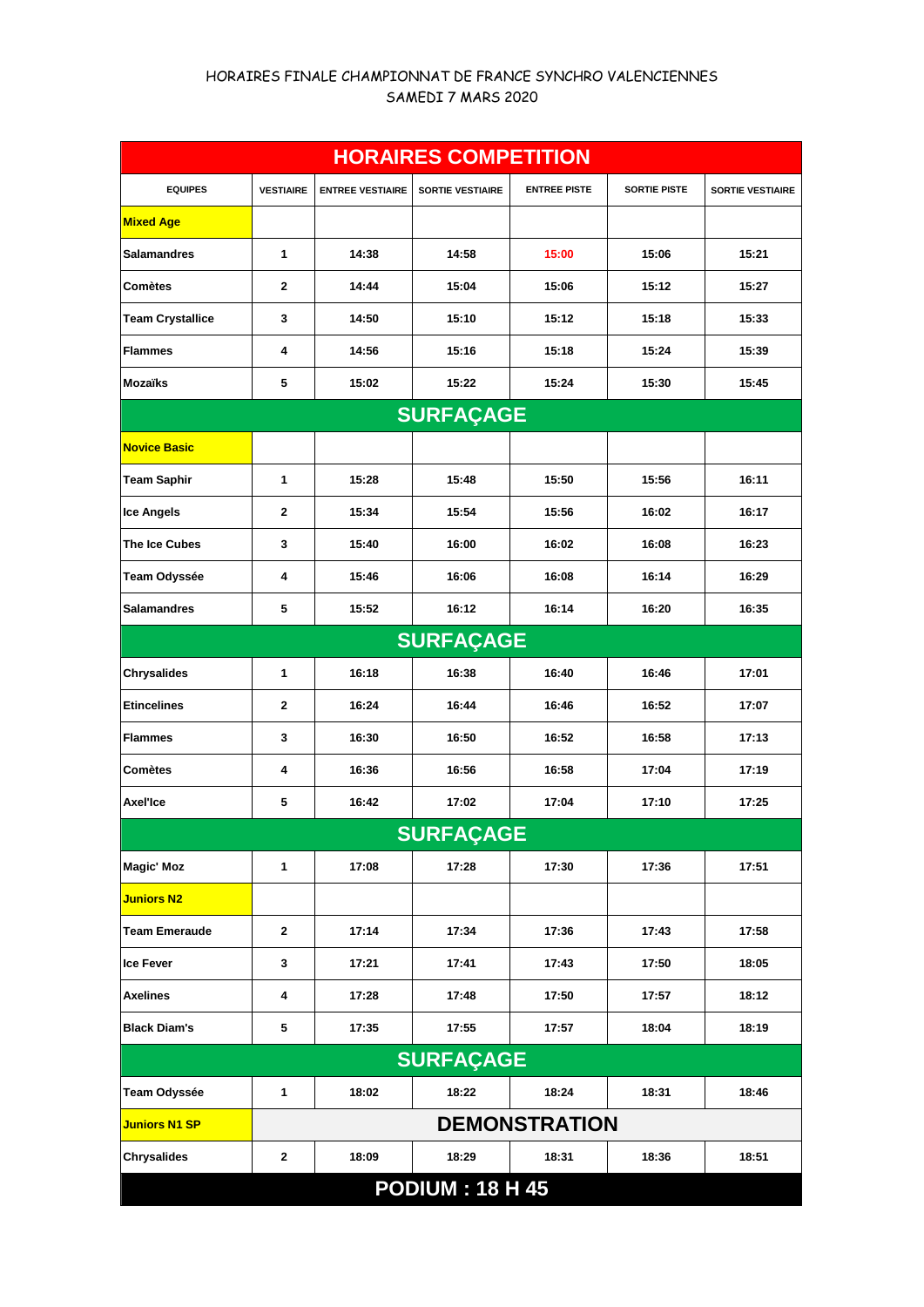## HORAIRES FINALE CHAMPIONNAT DE FRANCE SYNCHRO VALENCIENNES DIMANCHE 8 MARS 2020

| <b>ENTRAINEMENTS OFFICIELS</b> |                  |                         |                         |                     |                     |                         |  |  |
|--------------------------------|------------------|-------------------------|-------------------------|---------------------|---------------------|-------------------------|--|--|
| <b>EQUIPES</b>                 | <b>VESTIAIRE</b> | <b>ENTREE VESTIAIRE</b> | <b>SORTIE VESTIAIRE</b> | <b>ENTREE PISTE</b> | <b>SORTIE PISTE</b> | <b>SORTIE VESTIAIRE</b> |  |  |
| <b>Adultes</b>                 |                  |                         |                         |                     |                     |                         |  |  |
| <b>Team Iceclusif</b>          | 1                | 7:08                    | 7:28                    | 7:30                | 7:39                | 7:54                    |  |  |
| <b>Silver Blade</b>            | 2                | 7:17                    | 7:37                    | 7:39                | 7:48                | 8:03                    |  |  |
| <b>Comètes</b>                 | 3                | 7:26                    | 7:46                    | 7:48                | 7:57                | 8:12                    |  |  |
| <b>Salamandres</b>             | 4                | 7:35                    | 7:55                    | 7:57                | 8:06                | 8:21                    |  |  |
|                                |                  |                         | <b>SURFAÇAGE</b>        |                     |                     |                         |  |  |
| <b>Juvéniles</b>               |                  |                         |                         |                     |                     |                         |  |  |
| <b>Flammes</b>                 | 5                | 8:04                    | 8:24                    | 8:26                | 8:35                | 8:50                    |  |  |
| <b>Comètes</b>                 | 1                | 8:13                    | 8:33                    | 8:35                | 8:44                | 8:59                    |  |  |
| <b>Salamandres</b>             | 2                | 8:22                    | 8:42                    | 8:44                | 8:53                | 9:08                    |  |  |
| <b>Axelettes</b>               | 3                | 8:31                    | 8:51                    | 8:53                | 9:02                | 9:17                    |  |  |
| <b>Etincelinettes</b>          | 4                | 8:40                    | 9:00                    | 9:02                | 9:11                | 9:26                    |  |  |
|                                |                  |                         | <b>SURFAÇAGE</b>        |                     |                     |                         |  |  |
| <b>Mini Twisters</b>           | 5                | 9:09                    | 9:29                    | 9:31                | 9:40                | 9:55                    |  |  |
| <b>Team Tagada</b>             | 1                | 9:18                    | 9:38                    | 9:40                | 9:49                | 10:04                   |  |  |
| <b>Seniors N2</b>              |                  |                         |                         |                     |                     |                         |  |  |
| Team Jeanne d'Arc              | $\mathbf 2$      | 9:27                    | 9:47                    | 9:49                | 10:01               | 10:16                   |  |  |
| <b>Black Diam's</b>            | 3                | 9:39                    | 9:59                    | 10:01               | 10:13               | 10:28                   |  |  |
| Ex'L Ice                       | 4                | 9:51                    | 10:11                   | 10:13               | 10:25               | 10:40                   |  |  |
| <b>SURFAÇAGE</b>               |                  |                         |                         |                     |                     |                         |  |  |
| <b>Novice Advanced</b>         |                  |                         |                         |                     |                     |                         |  |  |
| Team Jeanne d'Arc              | 5                | 10:23                   | 10:43                   | 10:45               | 10:57               | 11:12                   |  |  |
| Z'Excentrik                    | 1                | 10:35                   | 10:55                   | 10:57               | 11:09               | 11:24                   |  |  |
| <b>Chrysalides</b>             | $\mathbf{2}$     | 10:47                   | 11:07                   | 11:09               | 11:21               | 11:36                   |  |  |
| <b>Magic Crystals</b>          | 3                | 10:59                   | 11:19                   | 11:21               | 11:33               | 11:48                   |  |  |
| Naoned Ice                     | 4                | 11:11                   | 11:31                   | 11:33               | 11:45               | 12:00                   |  |  |
| <b>Juniors N1 FS</b>           |                  |                         |                         |                     |                     |                         |  |  |
| <b>Chrysalides</b>             | 5                | 11:23                   | 11:43                   | 11:45               | 11:57               | 12:12                   |  |  |
|                                |                  |                         | <b>PAUSE</b>            |                     |                     |                         |  |  |